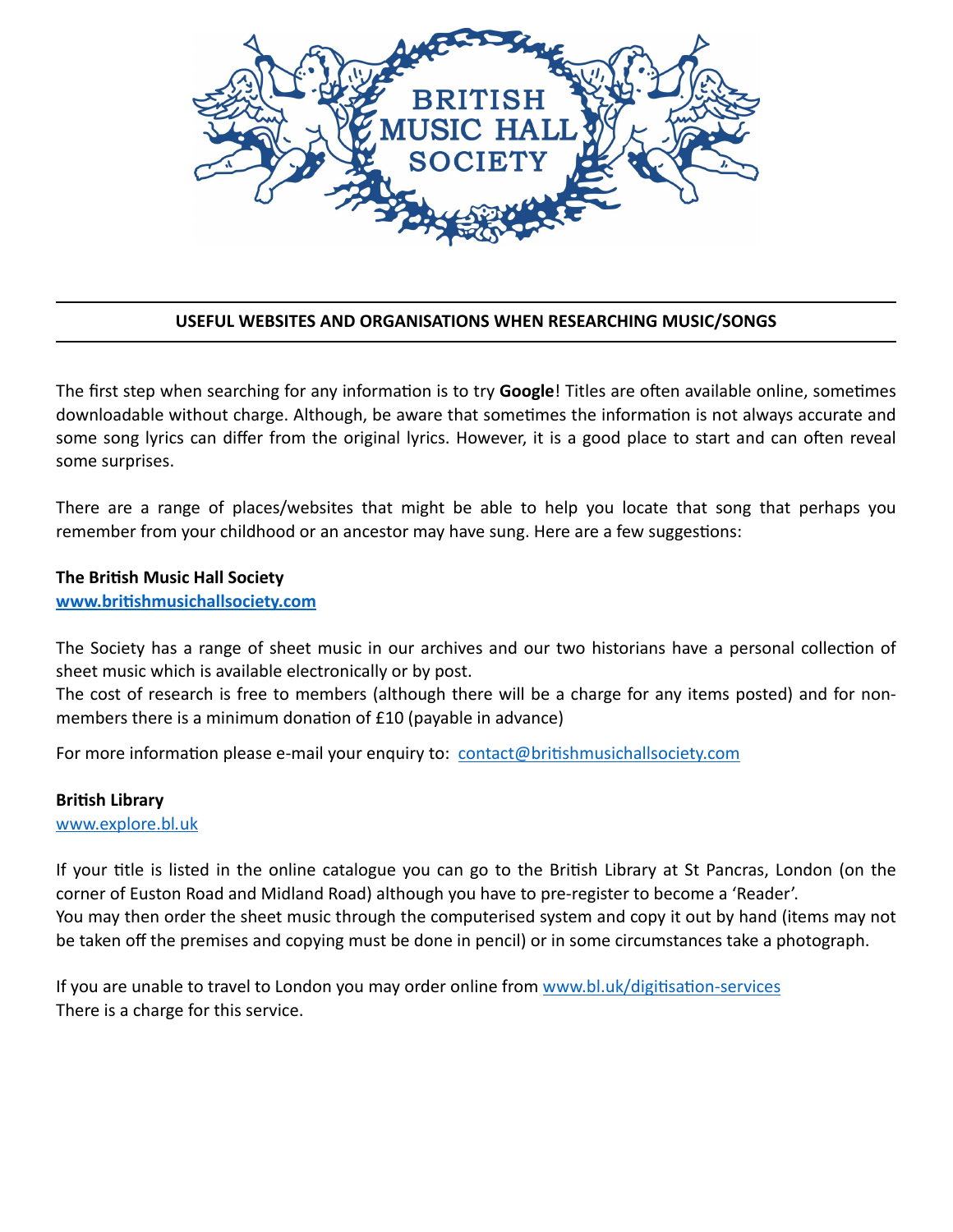This library in Oxford has a great selection of music hall songs where you may copy items out by hand and also photocopy, or you may prefer to take advantage of the postal service whose charges are similar to the BL's. Call 01865 277062 and ask for the Music Section.

Each entry offers a detailed description of every song sheet in the collection, including first lines of verses and choruses. Again make a note of the cataloguing details (Location and Call Number) before ordering. Photocopies may be ordered online from: [www.ouls.ox.ac.uk/bodley/services/copy/photocopying/postal.](http://www.ouls.ox.ac.uk/bodley/services/copy/photocopying/postal)

## **Dinosaur Discs**

#### [www.78rpm.co.uk](http://www.78rpm.co.uk)

This site has an immense collection of old 78s and will send you copies or make up a compilation on CD. Visit the website or call 01692 631 540

#### **Library Hub Discovery**

[www.copac.ac.uk](http://www.copac.ac.uk)

Some 70 catalogues, including the Bodleian and the British Library may be searched simultaneously through this site giving access to over 72,000 titles. There is a charge of around  $£10$  per song.

## **Lyrics Playground**

[www.lyricsplayground.com](http://www.lyricsplayground.com)

A further vast collection of song lyrics (over 45,0000) is viewable on their website.

# **Mechanical Copyright Protection Society/The Performing Right Society**

https://www.prsformusic.com

Information about songs, though not actual copies, may be gleaned from this site which lists titles under their current copyright holders. Send your queries by email to [details@MCPS.co.uk](mailto:details@MCPS.co.uk)

## **Monologues - Music Hall**

[www.monologues.co.uk](http://www.monologues.co.uk)

This collection is particularly useful for song lyrics and has been put together by a group of friends and music hall enthusiasts. The lyrics of many songs popular between the years 1860 - 1920 can be found here. Sheet music for 100 song titles is free to download as a PDF file.

#### **Music Room**

#### [www.musicroom.com](http://www.musicroom.com)

This site offers instrumental arrangements as well as free vocal sheet music.